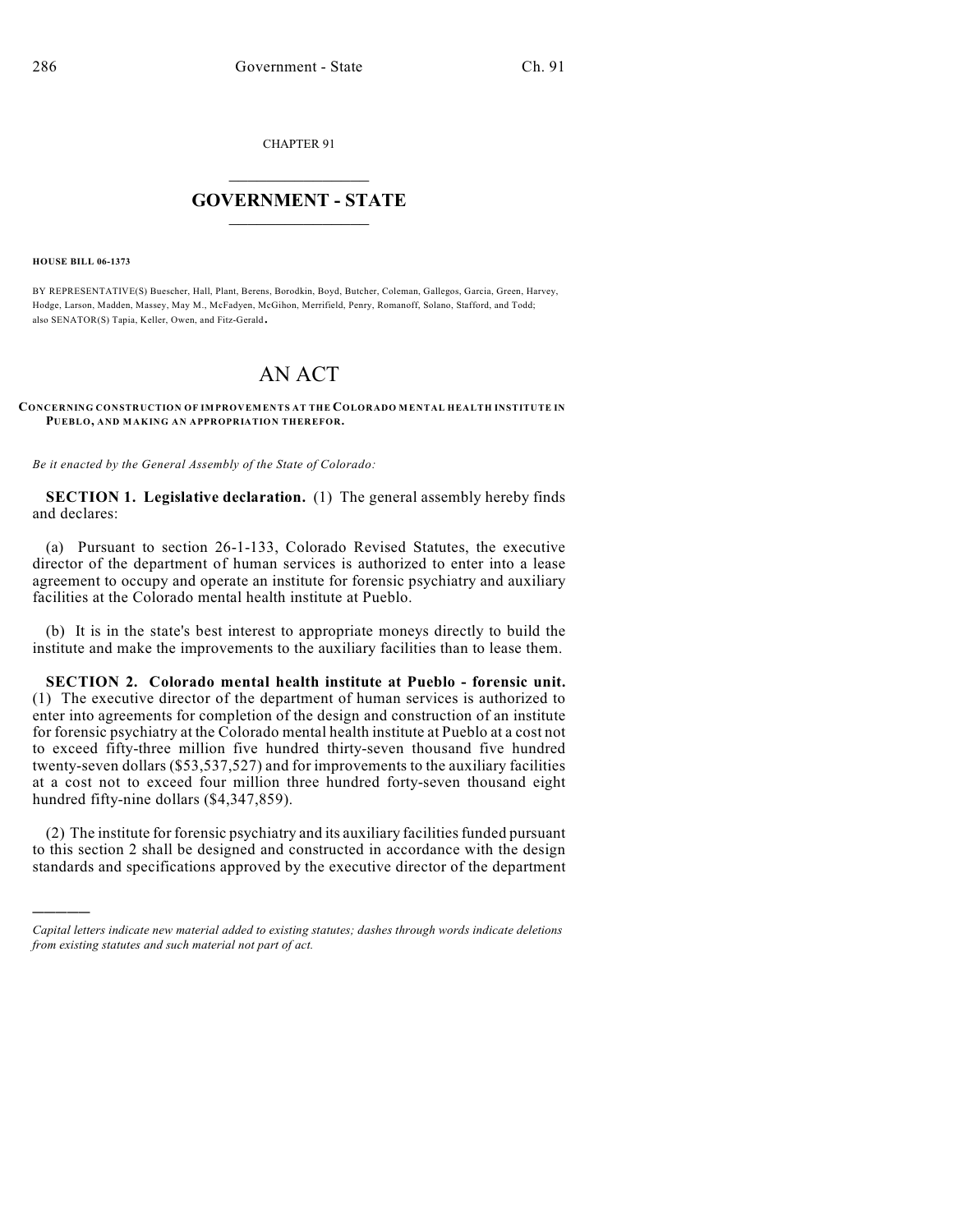of human services and the facility program plan approved by the capital development committee.

**SECTION 3. Repeal.** 26-1-133, Colorado Revised Statutes, is repealed.

**SECTION 4.** 24-75-302 (2) (s) and (2) (t), Colorado Revised Statutes, are amended to read:

**24-75-302. Capital construction fund - capital assessment fees - calculation.** (2) As of July 1, 1988, and July 1 of each year thereafter through July 1, 2008, a sum as specified in this subsection (2) shall accrue to the capital construction fund. The state treasurer and the controller shall transfer such sum out of the general fund and into the capital construction fund as moneys become available in the general fund during the fiscal year beginning on said July 1. Transfers between funds pursuant to this subsection (2) shall not be deemed to be appropriations subject to the limitations of section 24-75-201.1. The amount which shall accrue pursuant to this subsection (2) shall be as follows:

(s) On July 1, 2006, twenty-two thousand nine hundred twenty-four dollars pursuant to section 3 of H.B. 02S-1006, enacted at the third extraordinary session of the sixty-third general assembly, plus two hundred ninety-one thousand seven hundred sixty-one dollars pursuant to H.B. 03-1004, enacted at the first regular session of the sixty-fourth general assembly; plus one hundred twenty-five thousand forty-one dollars pursuant to H.B. 03-1138, enacted at the first regular session of the sixty-fourth general assembly; plus sixty-nine thousand four hundred sixty-seven dollars pursuant to H.B. 03-1213, enacted at the first regular session of the sixty-fourth general assembly; plus sixty-nine thousand four hundred sixty-seven dollars pursuant to H.B. 03-1317, enacted at the first regular session of the sixty-fourth general assembly; plus ninety thousand three hundred seven dollars pursuant to H.B. 04-1021, enacted at the second regular session of the sixty-fourth general assembly; plus sixty-nine thousand four hundred sixty-seven dollars pursuant to H.B. 04-1016, enacted at the second regular session of the sixty-fourth general assembly; PLUS FIFTEEN MILLION DOLLARS PURSUANT TO H.B. 06-1373, ENACTED AT THE SECOND REGULAR SESSION OF THE SIXTY-FIFTH GENERAL ASSEMBLY;

(t) On July 1, 2007, four hundred sixteen thousand eight hundred two dollars pursuant to H.B. 03-1004, enacted at the first regular session of the sixty-fourth general assembly, plus fifty-five thousand five hundred seventy-four dollars pursuant to H.B. 03-1317, enacted at the first regular session of the sixty-fourth general assembly; plus thirteen thousand eight hundred ninety-three dollars pursuant to H.B. 04-1021, enacted at the second regular session of the sixty-fourth general assembly; PLUS TWENTY-TWO MILLION EIGHT HUNDRED EIGHTY-FIVE THOUSAND THREE HUNDRED EIGHTY-SIX DOLLARS PURSUANT TO H.B. 06-1373, ENACTED AT THE SECOND REGULAR SESSION OF THE SIXTY-FIFTH GENERAL ASSEMBLY;

**SECTION 5. Appropriation.** (1) (a) In addition to any other appropriation, there is hereby appropriated, out of any moneys in the general fund not otherwise appropriated, to the capital construction fund, for the fiscal year beginning July 1, 2005, the sum of twenty million dollars (\$20,000,000) or so much as may be necessary, for the implementation of this act.